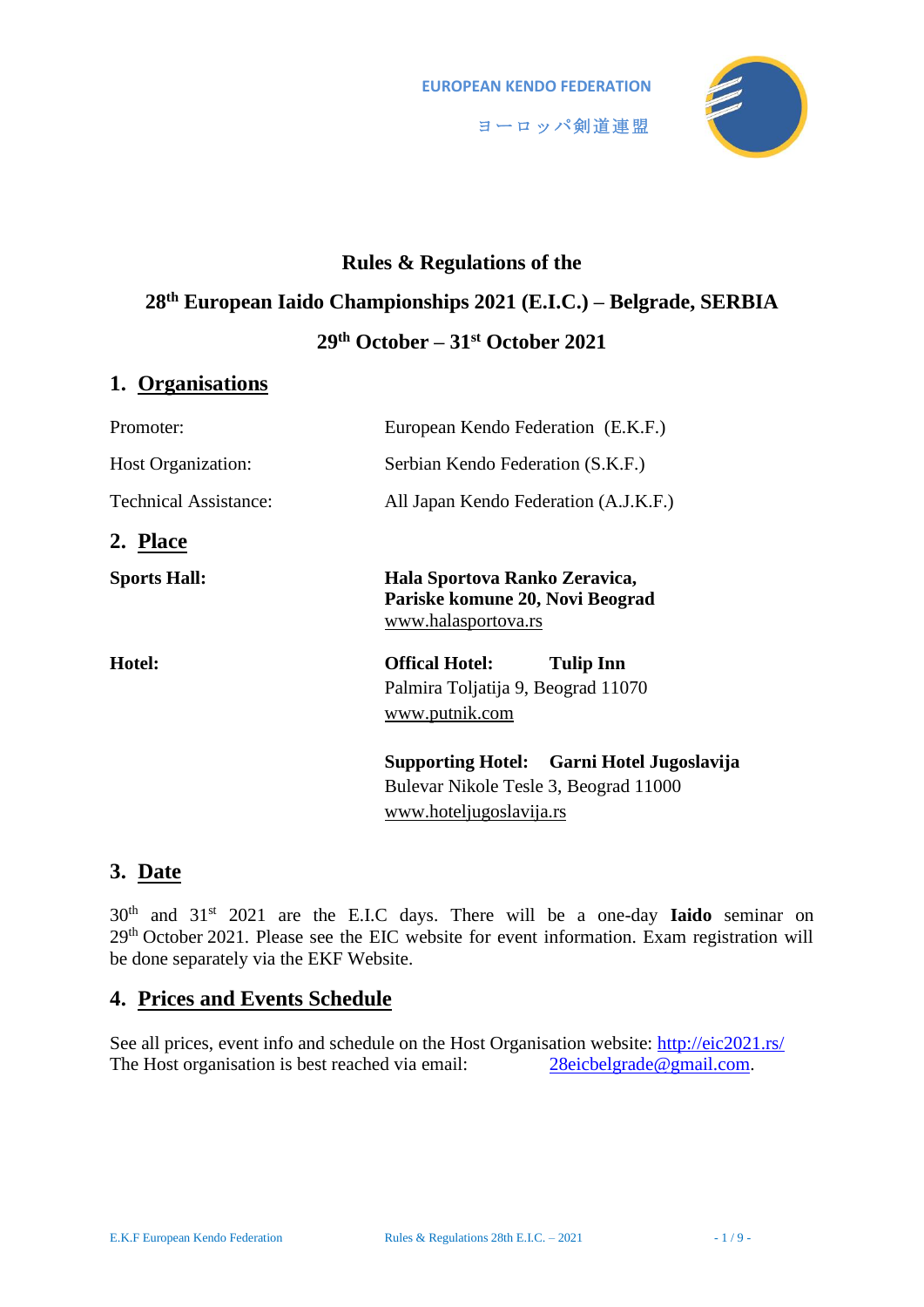

## **5. General Refereeing Rules – Specific Rules due to COVID-19 Pandemic**

The regulation of the matches will follow "*The Rules and Regulations of Iaido Shiai and Shinpan*", published by ZNKR, as closely as possible.

A competitor who does not show up at the court within 5 minutes after the caller has called out his or her name is regarded as default and is disqualified.

**Due to the remaining impact of the COVID-19 Pandemic, the Rules might need to be adapted to the applicable Serbian government rules in force during the time of the event. This may affect the placement of shiai-jo, distances between competitors and teams, special arrangements behind the competition area and in the audience area, hygiene requirements, use of protective equipment (such as face masks) etc. These rules will be communicated to the teams in advance, if possible. All local laws need to be complied with. The teams must commit themselves to full adherence to these laws and these rules and requirements and adapt their movements and behaviour accordingly in all EIC related circumstances (hotels, transfers, meals, seminar, tournament, Sayonara**  Party etc.).

## **6. Content of the Championships**

The content of the E.I.C. is as follows:

- **Individual National Championships** for maximum two competitors (male or female) divided into the following 7 categories:
	- 1. Mudan (kyu)
	- 2. Shodan  $(1<sup>st</sup> dan)$
	- 3. Nidan  $(2<sup>nd</sup> dan)$
	- 4. Sandan  $(3<sup>rd</sup> dan)$
	- 5. Yondan  $(4<sup>th</sup> dan)$
	- 6. Godan  $(5<sup>th</sup>$  dan)
	- 7. Rokudan  $(6<sup>th</sup>$  dan)
- **National Team Championship** with teams composed of 3 persons and a maximum total of "10 *dan".* The grade of the competitors may range from Mudan up to, and including, Rokudan, but the total of the Dan of the three players shall not exceed ten. Mudan are counted as a Shodan. (For example, player 1 may have *godan,* player 2 *shodan* and player 3 *yondan*:  $5 + 1 + 4 = 10$ ; but a team may also consist of three *shodan:*  $1 + 1 + 1 =$  less than 10). For a team composed by two persons, the maximum **total sum of dan is 9.**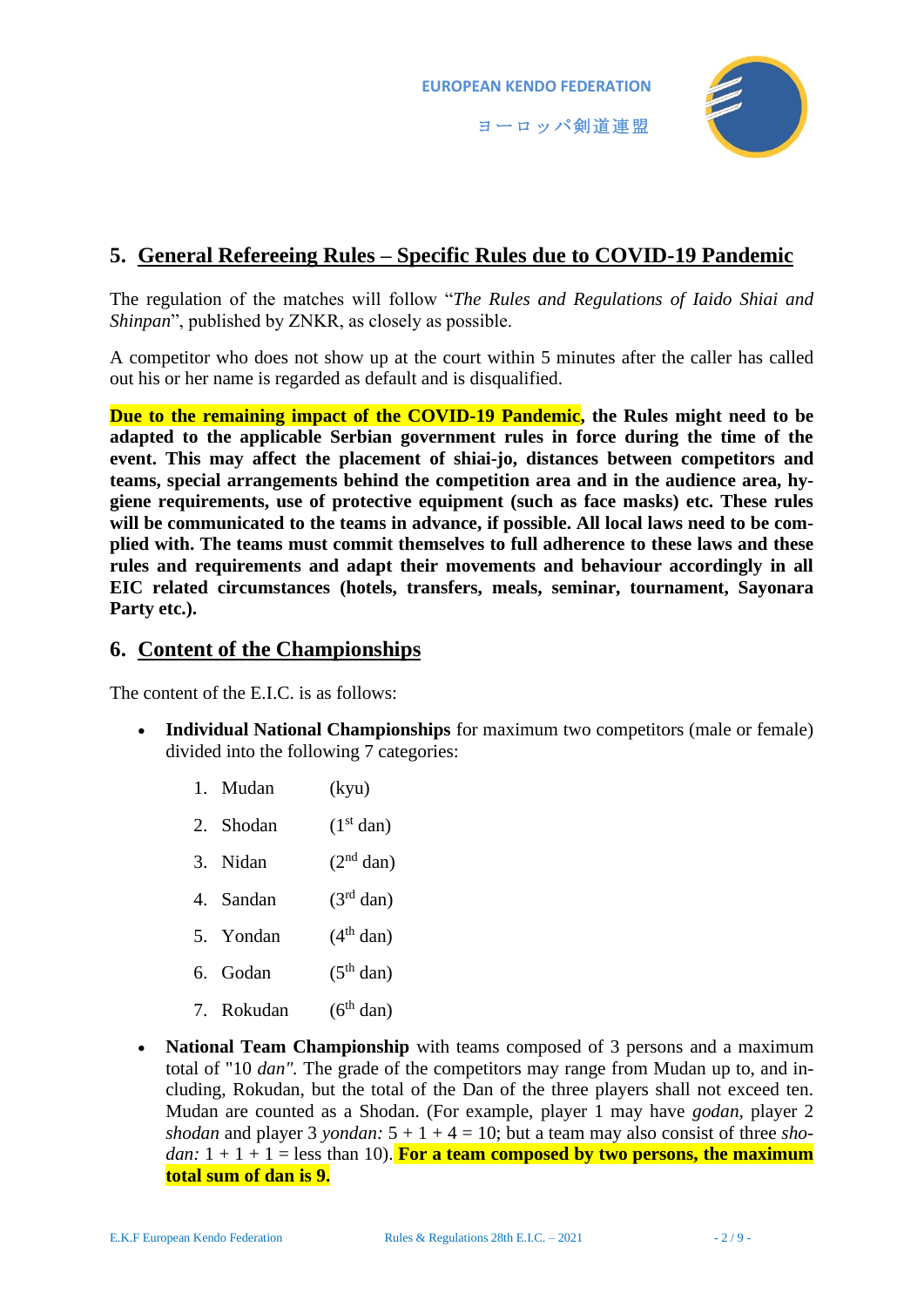

Every Championship gives the right to the attribution of an official "European Champion" title, together with one "Vice-Champion" and two equal third places. Also, for every championship, a minimum of one **personal** so called "Fighting Spirit" trophy is awarded. Fighting Spirit Awards are decided by the EKF upon proposal by the shinpan-shunin.

**Due to legal restrictions SHINKEN, live blade swords, SHOULD NOT BE USED in the Championships, or public places or brought in and out at the airports or other points of entry.**

## **7. Individual Championships**

#### **7.1 Competitors**

<span id="page-2-0"></span>**A maximum of two competitors per country (male or female) will be allowed to participate for each category. The competitors must have the exact grade of the category in**  which they participate at the time of the competition. The grade is verified at the regis**tration in the final entry. The grade or the category cannot be changed after the final entry is closed. In case the competitor is promoted to higher grade after the final entry, he/she will not be able to participate in the competition. (See also rule 09.4).**

#### 7.2 Pool system

The competitors will be divided into as many pools of three as possible. **If the inscriptions make it necessary, pools of two (2) or pools of four (4) will be included.**

The 4 competitors who received the medals at the previous Individual Championships will be seeded into different pools and moved to the far end of the grid. As much as possible, competitors with the same nationality will be kept out of the same pool.

#### **The order of matches will be announced. Pools can be combined respecting the principle of separation as mentioned above in the previous subparagraph.**

The competitors that go on will be separated from then on into different grid locations.

The maximal combat time is **4 minutes for three kata. In principle, opening and closing reiho are included in this time. If the timing of the competition so requires, it can be announced that opening and closing reiho are conducted outside the shiai-jo.**

The ranking of the individuals out of the same pool will be based on the following:

- 1. The number of matches won.
- 2. If this is equal, the number of flags is counted.
- 3. If this is equal as well, a "knock out" match of only one *Shitei Waza* will be played. The Court Judge will announce the *Shitei Waza* before the start of the match.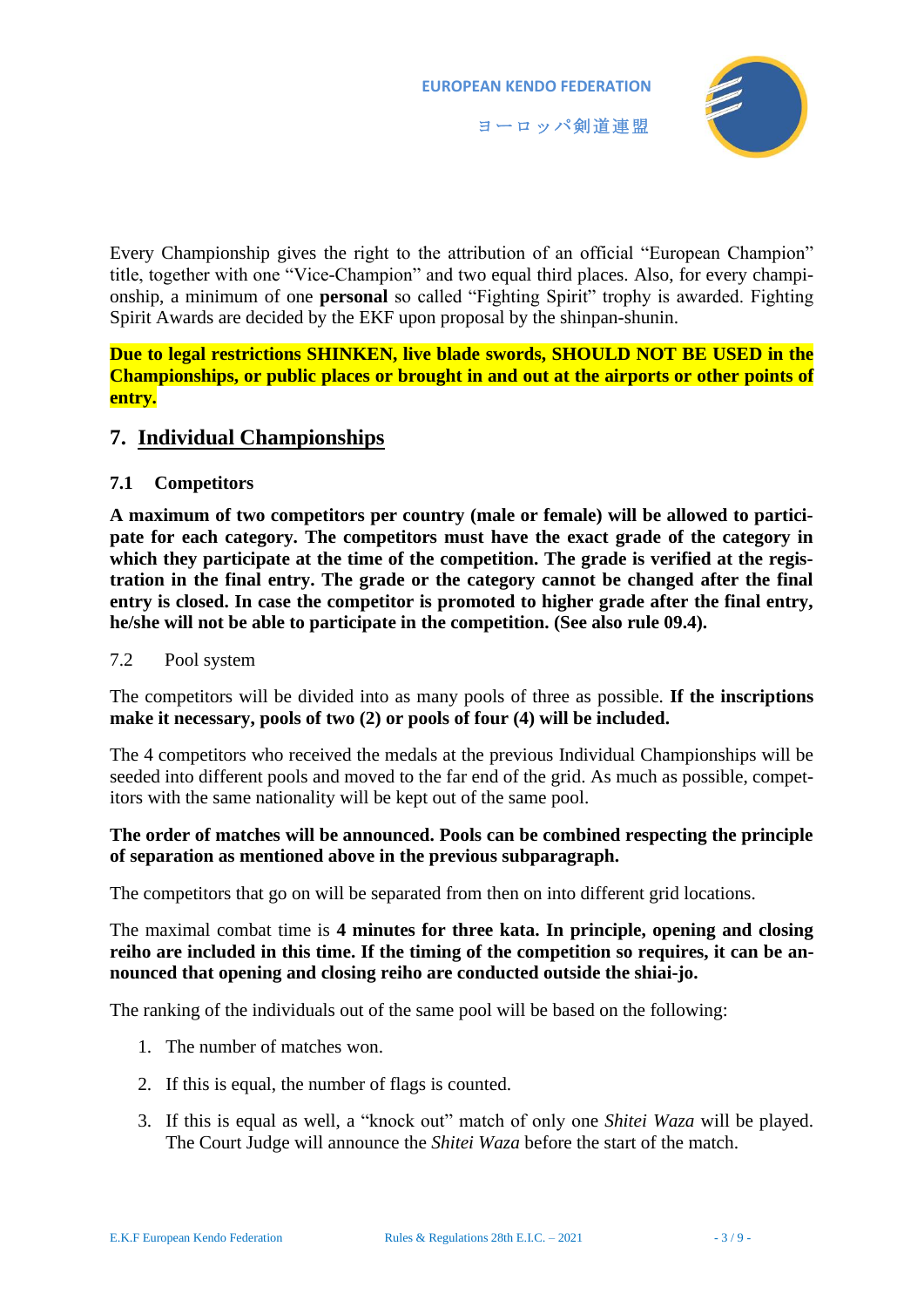

#### **7.3 Tournament**

The tournament operates under the knockout system. The **first two out of every pool** will be entered on the tournament grid, respecting the principles of separation (refer to 7.[20\)](#page-2-0) as much as possible. In principle, the  $1<sup>st</sup>$  placed of one pool will compete with the  $2<sup>nd</sup>$  placed of another pool.

The maximal combat time is **6 minutes for five kata. In principle, opening and closing reiho are included in this time. If the timing of the competition so requires, it can be announced that opening and closing reiho are conducted outside the shiai-jo.**

## **8. Team Championships**

#### **8.1 Competitors**

Every country is represented by a team of 3 or minimum 2 competitors, chosen freely before every fight out of the maximum of 4 officially entered inscriptions. The first one is *Sempo*, the second is *Chuken*, the third is *Taisho*. **In teams of two, the** *Chuken* **position remains vacant.**

The grade of the competitors may range from Mudan up to, and including, Rokudan, but the total of the Dan of the three players shall not exceed ten. Mudan are counted as a Shodan.

For the first round, the names and the order of combat will be handed in to the Head Judge of the Shiaijo or the administration table, at the official start of the competition, at the latest. Afterwards, this information will be handed in immediately after the end of the previous fight at the administration table.

#### **8.2 Pool system**

Teams will be divided by drawing into as many pools of three as possible. **If the inscriptions make it necessary, pools of two (2) or pools of four (4) will be included.**

The 4 teams who received the medals at the previous Team Championships will be seeded into different pools and moved to the far ends of the grid.

#### **The order of matches will be announced. Pools can be combined.**

The first two teams will move on to the tournament matches. They will be separated from then on into different grid locations.

#### **The maximal combat time is 4 minutes for three kata. Opening and closing reiho are included in this time. For the conduct of reiho see the Annex hereto.**

The ranking of the Teams out of the same pool will be based on the following:

1. The number of matches won.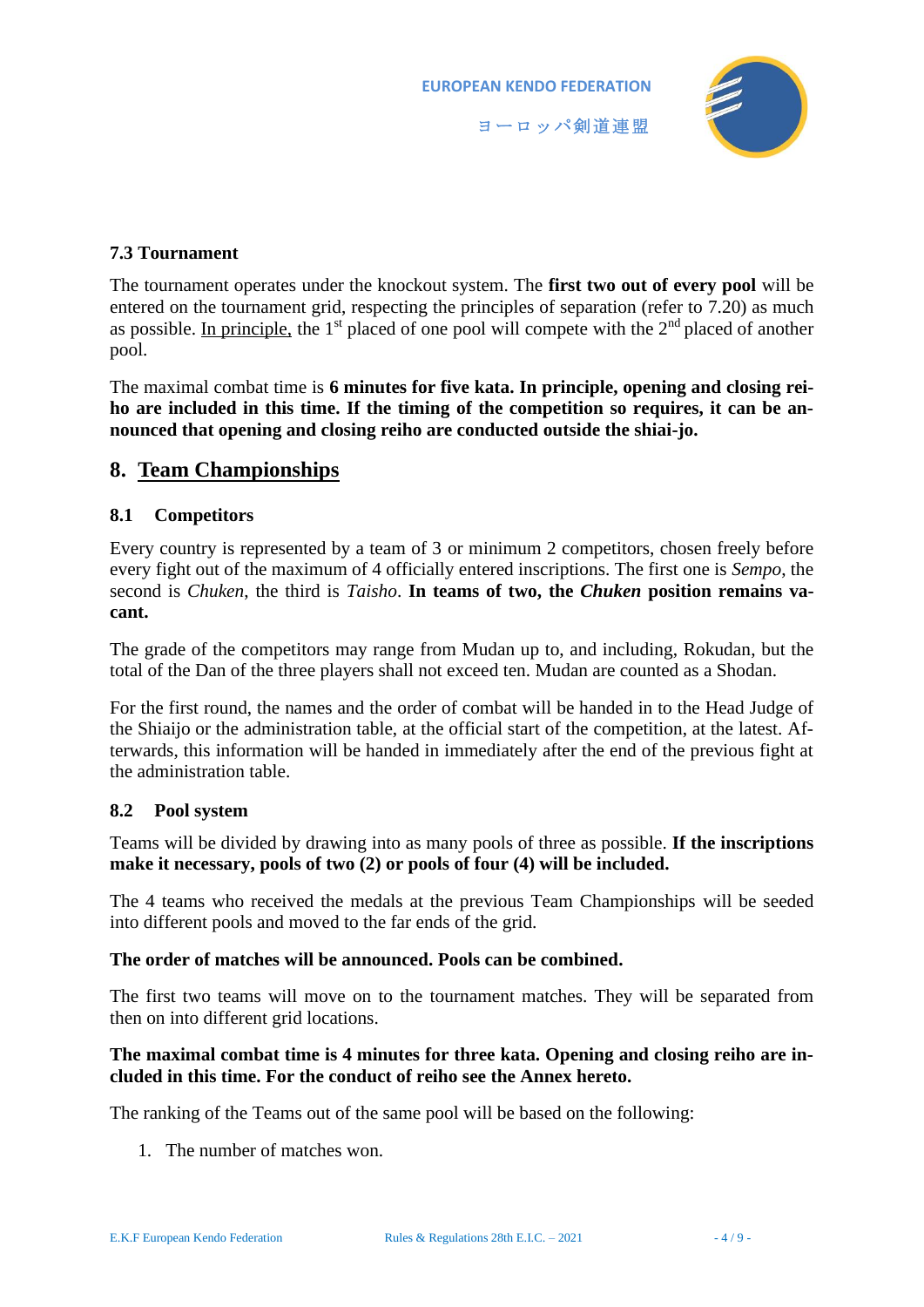

- 2. If this is equal, the number of individual victories is counted.
- 3. If this is equal, the number of flags is counted.
- 4. If this is equal as well, a supplementary match will be held (*daihyosen*). This match shall be held in the same way as a normal match in the pool system. The competitor of the supplementary match will be one of the competitors who competed in that pool.

#### **8.3 Tournament**

The tournament operates under the knockout system. The first two out of every pool will be entered on the tournament grid. In principle, the 1<sup>st</sup> placed of one pool will compete with the 2<sup>nd</sup> placed of another pool.

The fights will follow the knockout system. The maximal combat **time is 4 minutes for three kata. Opening and closing reiho are included in this time. For the conduct of reiho see the Annex hereto.** 

The refereeing rules and the principles for discerning the winner are the same as defined for the preliminary pools.

## **9. Rules and Conditions for the Qualification of the Competitors**

09.1. Every competitor must be a member of an organization adhering to the E.K.F. and be mentioned on the official inscription lists handed in for every category in due time by that organization.

09.2. Every competitor must have the nationality of the country he or she represents (the passport serves as proof) and be **at least 16 years old** at the time of the Championships. **No exceptions on age will be granted.**

**Exceptions as to nationality can be allowed by the EKF President and need to be given prior to registration. Applications for such exceptions shall be made by Pre-Entry Deadline using the NER form published on the EKF Website. In handling the applications, the EKF President will follow the guidelines of EKF General Assembly at Skopje on 31st March 2016.**

09.3. Any competitor may participate in both the Team and the Individual Championships.

**09.4. A competitor may participate in a category shodan to yondan while holding the re**spective grade for a time period that is equal to the grade in years plus 12 months as per **the day of the championship. If this time period includes the year 2020, one year will be added to the total number. Participation in godan and rokudan categories is not limited to time period in grade. Participation in the mudan category is possible only one time.**

**09.5. Team entry and calculation of total of number of dan shall be based on compliance with rule 09.04.**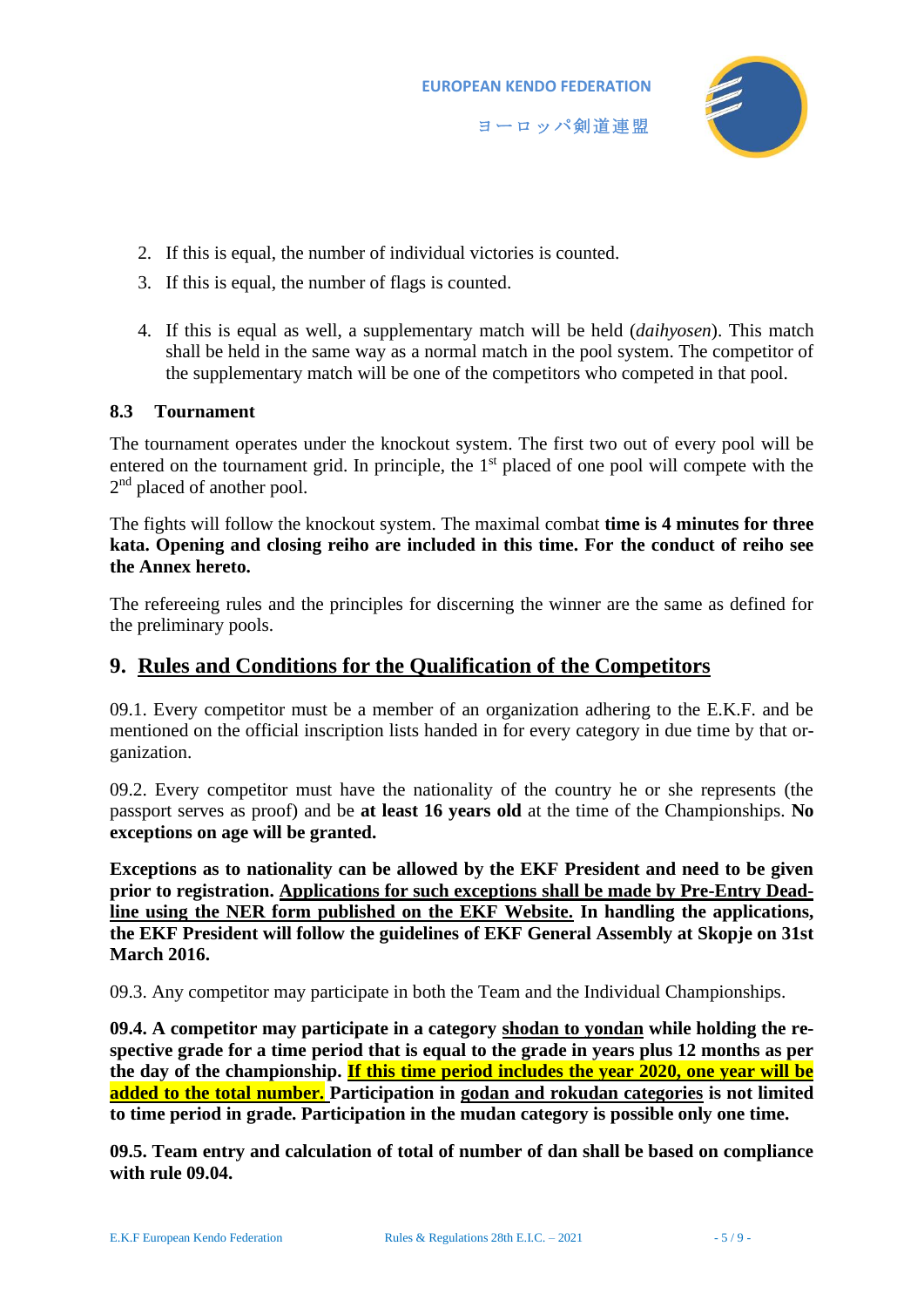

#### **09.6. During the online registration procedure of competitors, the EKF database shall only provide the names of possible competitors whose last grading date is not in violation with rule 09.4.**

09.7. Every competitor must wear an official *nafuda* (name tag) on the left side of the gi (jacket), showing clearly in Roman characters the names of the country and the competitor. The size shall be 15 cm by 10 cm; the *nafuda* should be black (with white letters), blue (with white letters) or white (with black letters). Ideally the *nafuda* should be the same colour as the gi.

## **10. Referees**

**10.1 The EKF Member Countries are invited to nominate the candidates for Referee selection to the EKF before the Pre-Entry-Deadline. The nomination shall be done on the EKF website with the relevant event registration, at the "Flag-Icon – Nominate Shinpan". Please upload a picture of each referee also to the EKF online-system, "Persons" / click – "Image" icon. This picture can be used in following events.**

10.2. Appointment of Referees of the European Iaido Championship is entrusted to the E.K.F., assisted by the A.J.K.F.; they are chosen from among those proposed by the E.K.F. Member Countries. Appointment of referees to semi-finals and finals is done by the E.K.F Technical Director or his representative during the competition.

10.3. Referees may not participate as competitors.

10.4. The function of Referee is incompatible with that of Coach or Manager. Obviously, a certain reservation and neutrality remain required as a general attitude for Referees.

10.5. The onsite expenses for the referees (lodging in single rooms, meals, local transport & sayonara party) during the event are covered by the Host Organization for three nights, starting from **Friday evening until Monday morning.**

10.6. Each referee shall bring his own set of flags. **Official dress code of Referees is black**  *montsuki***.** 

## **11. Managers**

The Manager of each team is responsible for the behaviour and attitude of the team members and for the correct way of handling and wearing their equipment.

## **12. Drawing**

The drawing will be held under the authority of the E.K.F. prior to the event.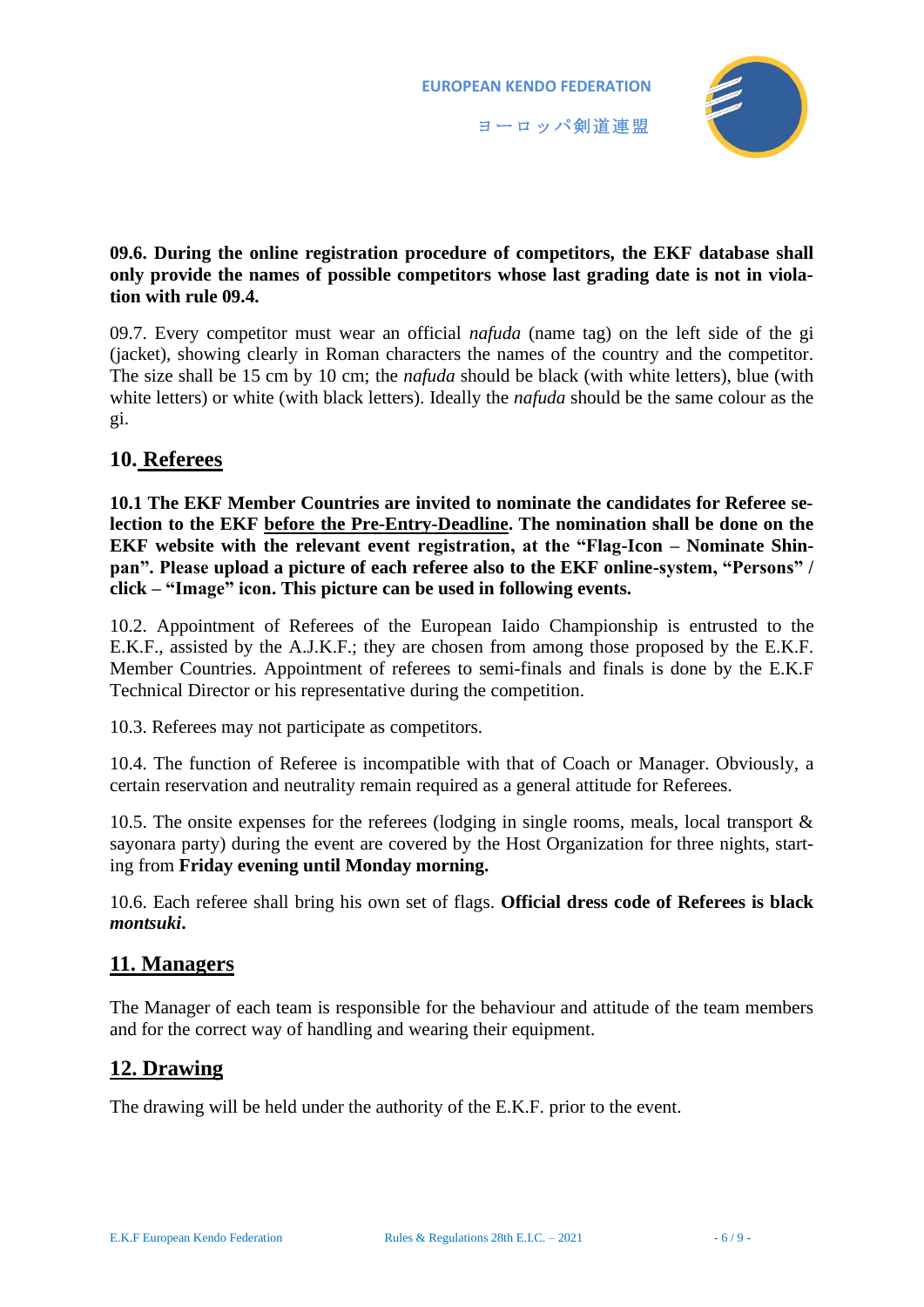

## **13. Complaints**

All complaints to the E.K.F. Technical Director or his representative are to be handed in by the Manager or the Team Leader; all other people will be refused. Any complaint needs to be filed immediately but by in any case not later than by the end of the possibly affected competition.

## **14. Insurance**

Every delegation will see to it that all its members are insured against any possible mishaps. Host Organization **must have** an insurance against any civil liability. In case of an accident or incident (like theft, traffic accident, accident not covered by travel or sports insurance, incident leading to civil liability…) which might lead to a claim against any third party except the insurance company of the delegation or requires a written attestation by the Host Organization or by the EKF, has to be notified to the Host Organization and the EKF before the departure of the delegation, unless this is impossible due to the circumstances of the accident or incident.

## **15. Anti-Doping**

The prescriptions and prohibitions established by the FIK (International Kendo Federation) will be applicable at these championships. A competitor who is judged by decision of the referees to be under the influence of prohibited drugs or alcohol shall be disqualified, be ordered to retire from the match and shall lose the match. Additionally, the *FIK Anti-Doping Rules* (approved August 27th, 2009, Sao Paulo, as amended April 2020) and the *EKF Anti-Doping Rules* (adopted April 8th, 2010, Debrecen, the later shall prevail in case of conflict – together "The AD-Rules") including the respective updated and most recent WADA Prohibition List shall be applicable. Tests relating to the Championships shall be conducted according to the AD-Rules. In case of disqualification following any anti-doping violation, the shift of ranks method determined by FIK during the past WKC shall be applied.

All TUE exemption requests must be submitted to EKF Vice-President [\(vice-president@ekf](mailto:vice-president@ekf-eu.com)[eu.com\)](mailto:vice-president@ekf-eu.com) **prior to the pre-entry deadline.**

## **16. Deadlines for Pre-Entry and Final Entry, Pictures**

#### **Pre-Entry and Referee nomination: th July, deadline 1 st August 2021**

**Register at:** [http://www.ekf-eu.com](http://www.ekf-eu.com/)

At pre-entry, delegations should estimate as precisely as possible the number of competitors per category, participation in team tournament and number of officials. Total number of persons in the delegation must also be estimated. **Referees should be nominated by Member Federations!**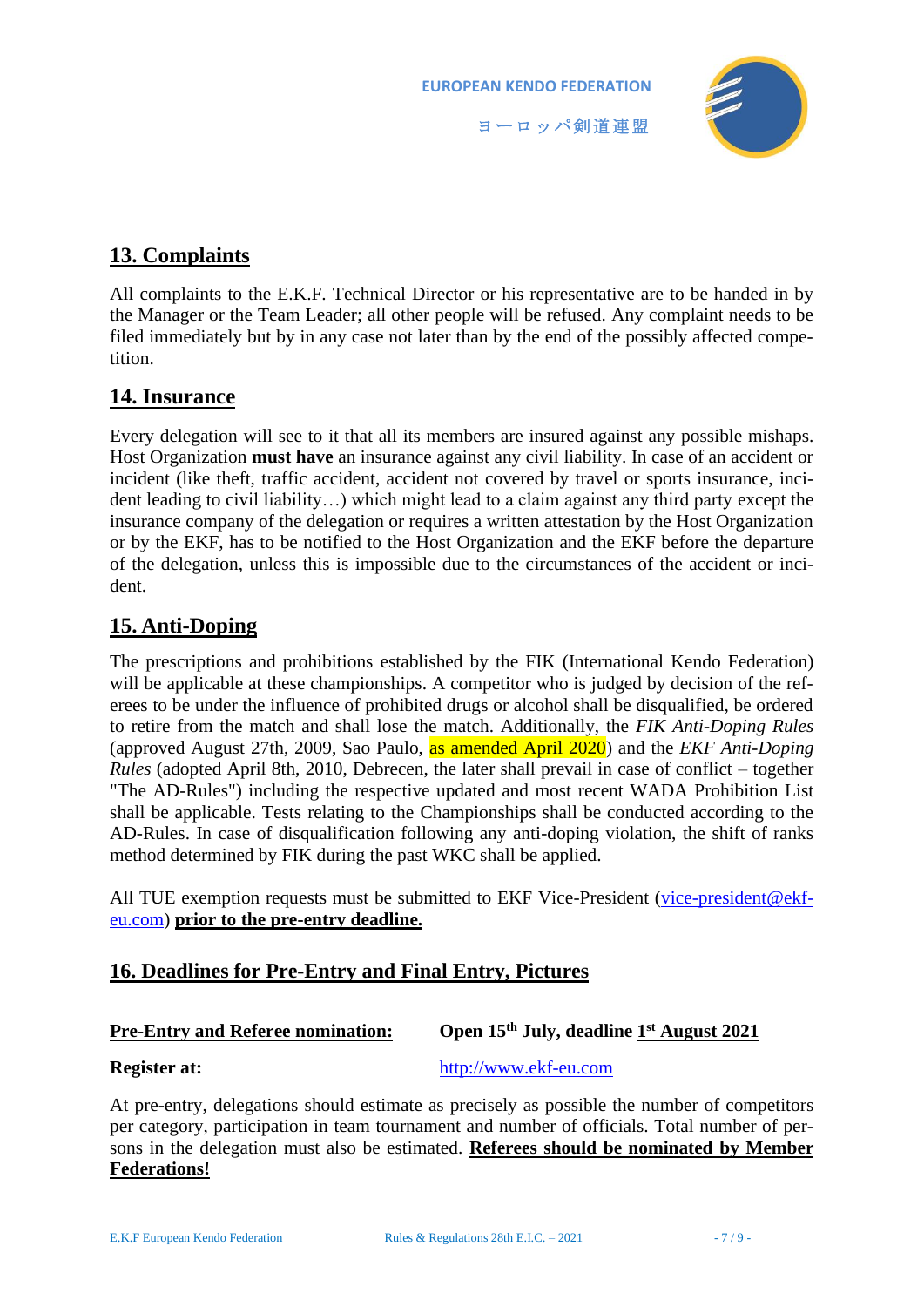

| <b>Final Entry:</b>                  | Open 23 <sup>rd</sup> August, deadline 24 <sup>th</sup> September 2021                                                                                                                               |
|--------------------------------------|------------------------------------------------------------------------------------------------------------------------------------------------------------------------------------------------------|
| <b>Payments must be RECEIVED by</b>  | 1st October 2021                                                                                                                                                                                     |
| <b>Register at:</b>                  | http://www.ekf-eu.com                                                                                                                                                                                |
| The final entry registration covers: | - Competition per category (competitors only).<br>- Team Members (if team registered).<br>- Iaido Seminar participants.<br>- Officials.<br>- Sayonara party participants.<br>- Lunch at Competition. |

In case of 'superior force', names of competitors may be altered until the date of the drawing for the event, after permission has been granted by the E.K.F. President.

#### **Exam Registration until 14 days prior to the exam at** [http://www.ekf-eu.com.](http://www.ekf-eu.com/)

#### **Hotel reservations:**

Each delegation should make reservations directly to the hotel according to instructions given at the event website<http://eic2021.rs/>

Portrait photo files of all official participants (Delegation Leader, Manager, Team Manager, Coach, Competitor and Referee) should **be uploaded in the EKF online system (Person / "Picture Icon") by Final Entry Date.** Minimum size: 0.3 MB; Maximum size: 1.0 MB, Ratio: 4,5 - 3,5 [Standard for EU-passport-photos]; Orientation: portrait; Resolution: printable [300 dpi - 600 dpi]; One face per picture [No "group photos"]; The face should cover 2/3 of the picture.

**By registering, all participants and officers agree that their names, gender, tournament category, results and pictures as filed or taken during the event may be stored, processed, and published on the internet or in print media and that there may be videos taken during the event, stored, published, and live streamed in connection with the event. All personal data will be handled according to EKF Privacy Statement published on EKF website.**

**The E.K.F Board of Officers**